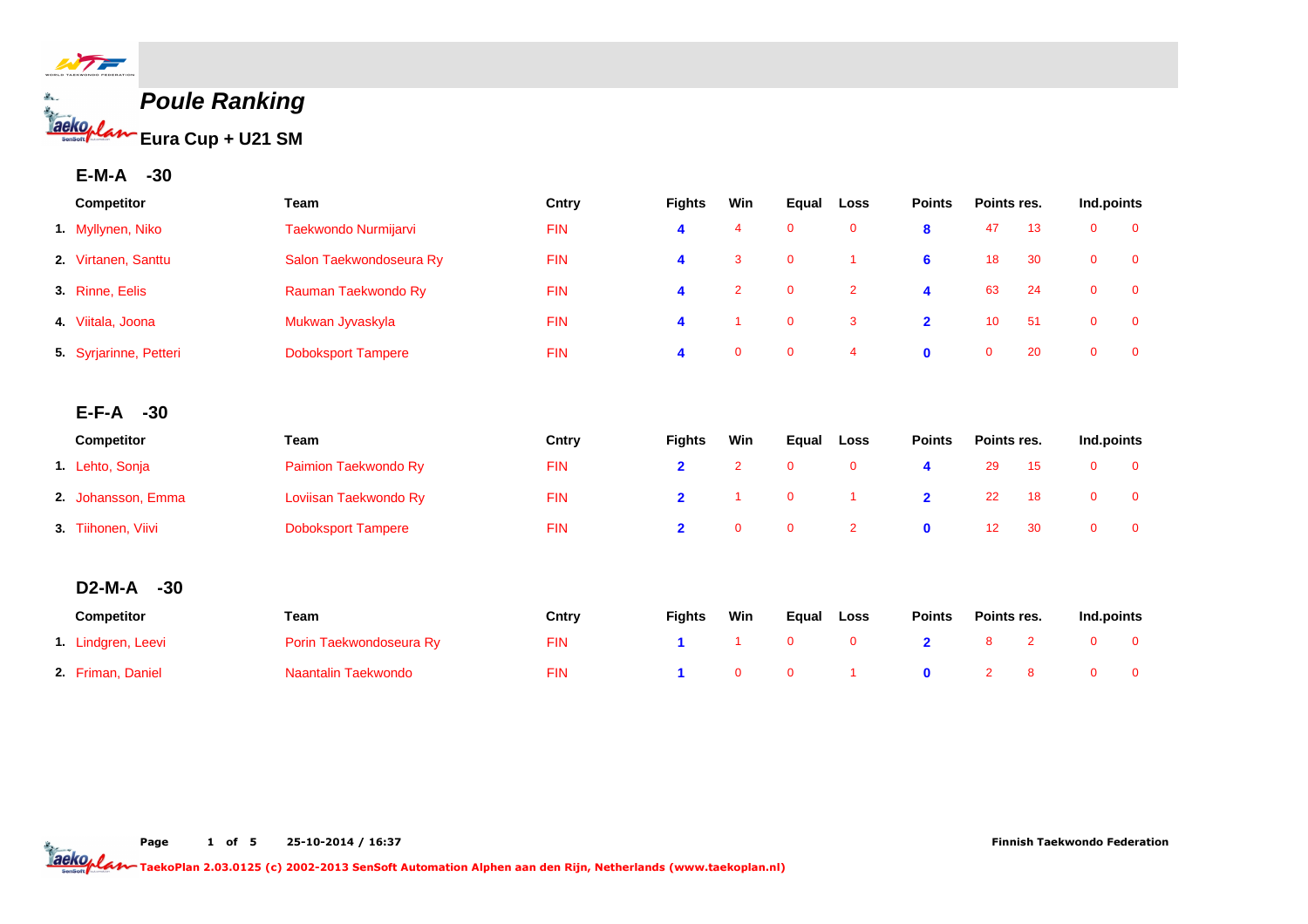

## **D2-M-A -35**

| <b>Competitor</b>    | Team                            | Cntry      | <b>Fights</b> | Win | Eaual        | Loss | <b>Points</b> | Points res. | Ind.points |  |
|----------------------|---------------------------------|------------|---------------|-----|--------------|------|---------------|-------------|------------|--|
| 1. Kopisto, Methasit | Helsingin Taekwondoseura Ry     | <b>FIN</b> |               |     | $\mathbf{0}$ |      |               |             |            |  |
| 2. Eronen, Onni      | Budokwai / Taekwondo Team Turku | <b>FIN</b> |               |     | $\Omega$     |      |               | 11 3        |            |  |
| 3. Liang, Olli       | Rauman Taekwondo Ry             | <b>FIN</b> |               |     | $\Omega$     |      |               |             |            |  |

#### **D2-M-A -40**

| <b>Competitor</b>     | Team                            | Cntry      | <b>Fights</b> | Win          | Equal        | Loss         | <b>Points</b> | Points res. |     | Ind.points   |     |
|-----------------------|---------------------------------|------------|---------------|--------------|--------------|--------------|---------------|-------------|-----|--------------|-----|
| 1. Ulkuniemi, Miro    | Mukwan Jyvaskyla                | <b>FIN</b> | 4             | 3            | 0            |              | 6             | 34          | 28  | 0            | - 0 |
| 2. Rantala, Arttu     | Taekwondo Park Raisio Ry        | <b>FIN</b> | 4             | 3            | $\mathbf{0}$ |              | 6             | 42          | -37 | $\mathbf{0}$ | - 0 |
| 3. Rimpilainen, Arttu | Forssan Taekwondoseura Ry       | <b>FIN</b> | 4             | 2            | 0            | 2            | 4             | 33          | 26  | $\mathbf{0}$ | - 0 |
| 4. Airola, Joose      | Budokwai / Taekwondo Team Turku | <b>FIN</b> | 4             | 2            | $\Omega$     | $\mathbf{2}$ | 4             | 18          | 16  | $\mathbf{0}$ | - 0 |
| 5. Hansen, Justus     | <b>Doboksport Tampere</b>       | <b>FIN</b> | 4             | $\mathbf{0}$ | $\mathbf{0}$ | 4            | $\mathbf{0}$  | 20          | 40  | $\Omega$     | - 0 |

#### **D2-F-A -35**

| <b>Competitor</b>    | Team                 | Cntry      | <b>Fights</b> | Win            | Equal                   | Loss           | <b>Points</b> | Points res. |               | Ind.points |  |
|----------------------|----------------------|------------|---------------|----------------|-------------------------|----------------|---------------|-------------|---------------|------------|--|
| 1. Leino, Emmi-Sofia | Yong Taekwondo       | <b>FIN</b> | 3             |                | $\mathbf{0}$            | $\mathbf{0}$   |               | 23          | -15           |            |  |
| 2. Lerto, Ella       | Naantalin Taekwondo  | <b>FIN</b> | 3             | $\overline{2}$ | $\overline{\mathbf{0}}$ |                | 4             | 16          | 16            |            |  |
| 3. Kosonen, Emma     | Yong Taekwondo       | <b>FIN</b> | $\mathbf{3}$  |                | $\overline{\mathbf{0}}$ | $\overline{2}$ | $\mathbf{2}$  | 13          | $^{\circ}$ 12 |            |  |
| 4. Kujala, Saara     | Paimion Taekwondo Ry | <b>FIN</b> | 3             | 0              | $\mathbf{0}$            | -3             | $\mathbf{a}$  | 13          | - 22          |            |  |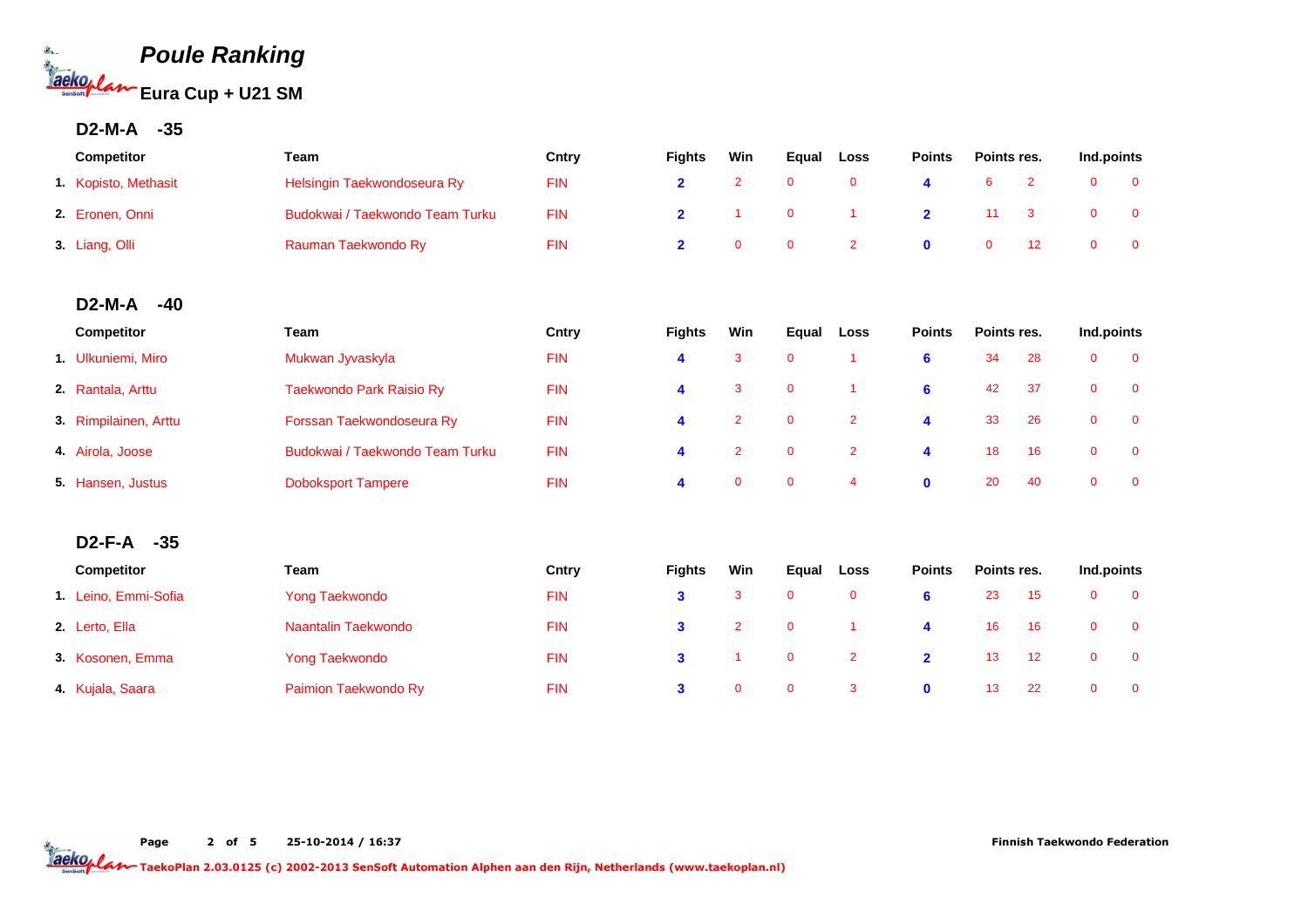

#### **D2-F-A -45**

| Competitor              | Team                           | Cntry      | <b>Fights</b>  | Win            | Equal        | Loss           | <b>Points</b>           | Points res.    |                | Ind.points     |                |
|-------------------------|--------------------------------|------------|----------------|----------------|--------------|----------------|-------------------------|----------------|----------------|----------------|----------------|
| 1. Aarnio, Jenny        | Paimion Taekwondo Ry           | <b>FIN</b> | 1              | $\overline{1}$ | $\mathbf 0$  | $\mathbf 0$    | $\overline{2}$          | 13             | $\mathbf 0$    | $\mathbf 0$    | $\mathbf 0$    |
| 2. Kivenmaki, Karoliina | <b>Yong Taekwondo</b>          | <b>FIN</b> | 1              | $\mathbf 0$    | $\mathbf 0$  | $\overline{1}$ | $\mathbf 0$             | $\mathbf 0$    | 13             | $\mathbf 0$    | $\mathbf 0$    |
|                         |                                |            |                |                |              |                |                         |                |                |                |                |
| $D1-M-A$<br>$-30$       |                                |            |                |                |              |                |                         |                |                |                |                |
| Competitor              | Team                           | Cntry      | <b>Fights</b>  | Win            | Equal        | Loss           | <b>Points</b>           | Points res.    |                | Ind.points     |                |
| 1. Viitala, Jesse       | Mukwan Jyvaskyla               | <b>FIN</b> | $\overline{2}$ | $\overline{1}$ | $\mathbf 0$  | $\overline{1}$ | $\overline{2}$          | 23             | 19             | $\mathbf 0$    | $\mathbf 0$    |
| 2. Kivini, Alexander    | Izenzei Taekwondo Team Finland | <b>FIN</b> | $\overline{2}$ | $\overline{1}$ | $\mathbf 0$  | $\overline{1}$ | $\overline{2}$          | 6              | $\overline{4}$ | $\mathbf 0$    | $\mathbf 0$    |
| 3 Suhola, Rasmus        | Taekwondo Nurmijarvi           | <b>FIN</b> | $\overline{2}$ | $\overline{1}$ | $\mathbf{0}$ | $\overline{1}$ | $\overline{2}$          | 13             | 19             | $\overline{0}$ | $\overline{0}$ |
|                         |                                |            |                |                |              |                |                         |                |                |                |                |
| $D1-M-A$<br>$-37$       |                                |            |                |                |              |                |                         |                |                |                |                |
| Competitor              | Team                           | Cntry      | <b>Fights</b>  | Win            | Equal        | Loss           | <b>Points</b>           | Points res.    |                | Ind.points     |                |
| 1. Lerto, Joona         | Naantalin Taekwondo            | <b>FIN</b> | 1              | $\overline{1}$ | $\mathbf{0}$ | $\mathbf 0$    | $\overline{\mathbf{2}}$ | 8              | 4              | $\mathbf 0$    | $\mathbf 0$    |
| 2. Saarinen, Tatu       | <b>Yong Taekwondo</b>          | <b>FIN</b> | 1              | $\mathbf{0}$   | $\mathbf 0$  | 1              | $\mathbf 0$             | 4              | 8              | $\overline{0}$ | $\mathbf 0$    |
|                         |                                |            |                |                |              |                |                         |                |                |                |                |
| $C2-M-A$<br>$-38$       |                                |            |                |                |              |                |                         |                |                |                |                |
| Competitor              | Team                           | Cntry      | <b>Fights</b>  | Win            | Equal        | Loss           | <b>Points</b>           | Points res.    |                | Ind.points     |                |
| 1 Veckman, Aleksi       | Mukwan Jyvaskyla               | <b>FIN</b> | $\overline{2}$ | $\overline{2}$ | $\mathbf 0$  | $\mathbf 0$    | 4                       | $\overline{2}$ | $\mathbf 0$    | $\mathbf 0$    | $\overline{0}$ |
| 2. Isosalo, Mika        | Malmin Taekwondo Ry            | <b>FIN</b> | $\overline{2}$ | $\overline{1}$ | $\mathbf 0$  | $\overline{1}$ | $\overline{2}$          | 3              | 3              | $\mathbf 0$    | $\mathbf 0$    |
| 3. Tiukka, Saku         | <b>Yong Taekwondo</b>          | <b>FIN</b> | $\overline{2}$ | $\mathbf 0$    | $\mathbf 0$  | $\overline{2}$ | $\mathbf 0$             | $\overline{2}$ | $\overline{4}$ | $\mathbf{0}$   | $\overline{0}$ |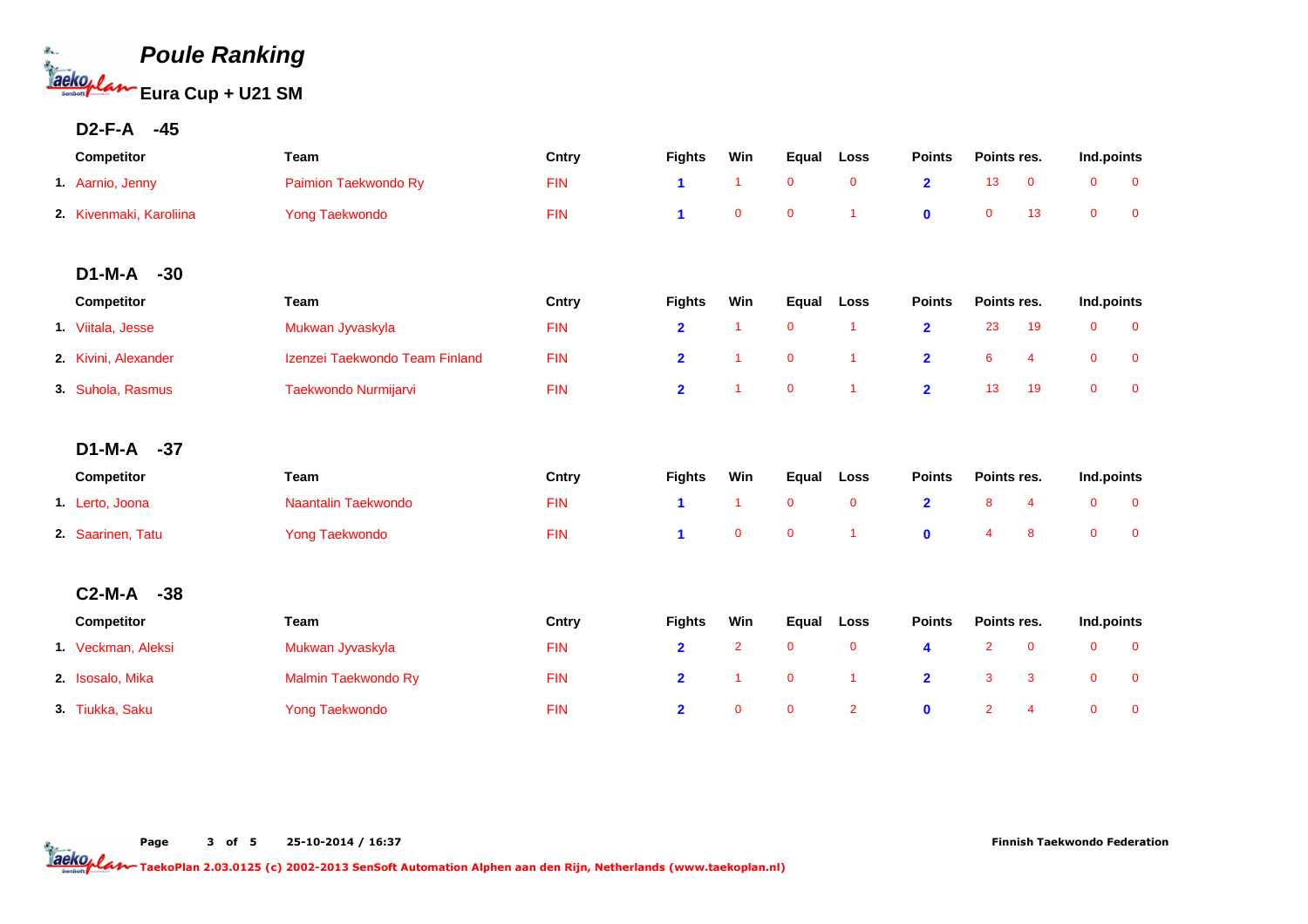

### **C2-M-A -44**

| <b>Competitor</b>      | Team                      | Cntry      | <b>Fights</b> | Win | Equal | Loss | <b>Points</b> | Points res. | Ind.points |  |
|------------------------|---------------------------|------------|---------------|-----|-------|------|---------------|-------------|------------|--|
| 1. Borenius, Joel      | Salon Taekwondoseura Ry   | <b>FIN</b> |               |     |       |      |               |             |            |  |
| 2. Syrjarinne, Kasperi | <b>Doboksport Tampere</b> | <b>FIN</b> |               |     |       |      |               |             |            |  |
| 3. Syrjarinne, Oskari  | <b>Doboksport Tampere</b> | <b>FIN</b> |               |     |       |      |               |             |            |  |

#### **C2-M-A -50**

| <b>Competitor</b>   | Team                      | Cntry      | <b>Fights</b> | Win          | Equal        | Loss         | <b>Points</b> | Points res. |    | Ind.points |                |
|---------------------|---------------------------|------------|---------------|--------------|--------------|--------------|---------------|-------------|----|------------|----------------|
| 1. Petterson, Alex  | Loviisan Taekwondo Ry     | <b>FIN</b> | 4             | 4            | $\mathbf{0}$ | $\mathbf 0$  | 8             | 9           |    |            | $\overline{0}$ |
| 2. Mantyniemi, Ossi | Paraisten Taekwondo Ry    | <b>FIN</b> | 4             | 3            | $\mathbf{0}$ |              | 6             | 3           | -5 | 0          | $\Omega$       |
| 3. Narhi, Roni      | <b>Doboksport Tampere</b> | <b>FIN</b> | 4             | 2            | $\Omega$     | $\mathbf{2}$ | 4             |             | -4 |            | $\Omega$       |
| 4. Peltonen, Tommi  | Porin Taekwondoseura Ry   | <b>FIN</b> | 4             |              | $\mathbf{0}$ | 3            | $\mathbf{2}$  | 4           | -5 |            | $\overline{0}$ |
| 5. Levanen, Aleksi  | Taekwondo Park Raisio Ry  | <b>FIN</b> | 4             | $\mathbf{0}$ | $\mathbf{0}$ | 4            | $\mathbf{0}$  |             | 4  |            | $\Omega$       |

#### **C2-M-A -56**

| <b>Competitor</b>   | Team                      | Cntry      | <b>Fights</b> | Win | Equal        | Loss | <b>Points</b> | Points res. |     | Ind.points   |          |
|---------------------|---------------------------|------------|---------------|-----|--------------|------|---------------|-------------|-----|--------------|----------|
| 1. Fjallstrom, Adam | Paraisten Taekwondo Ry    | <b>FIN</b> | 4             | 4   | $\mathbf{0}$ | 0    | 8             | 31          |     | $\mathbf{O}$ | - 0      |
| 2. Helander, Mikko  | Yong Taekwondo            | <b>FIN</b> | 4             | 3   | $\mathbf{0}$ |      | 6             | 31          | -27 | $\mathbf{0}$ | - 0      |
| 3. Blom, Leevi      | Mukwan Jyvaskyla          | <b>FIN</b> | 4             |     | $\mathbf{0}$ | 3    | $\mathbf{2}$  | 26          | -27 | $\mathbf{0}$ | - 0      |
| 4. Larres, Kasper   | <b>Doboksport Tampere</b> | <b>FIN</b> | 4             |     | 0            | 3    | $\mathbf{2}$  | 18          | -31 | $\mathbf{O}$ | $\Omega$ |
| 5. Nygren, Matias   | Paraisten Taekwondo Ry    | <b>FIN</b> | 4             |     | $\mathbf{0}$ | 3    | $\mathbf{2}$  | 26          | 40  | $\mathbf{0}$ | - 0      |